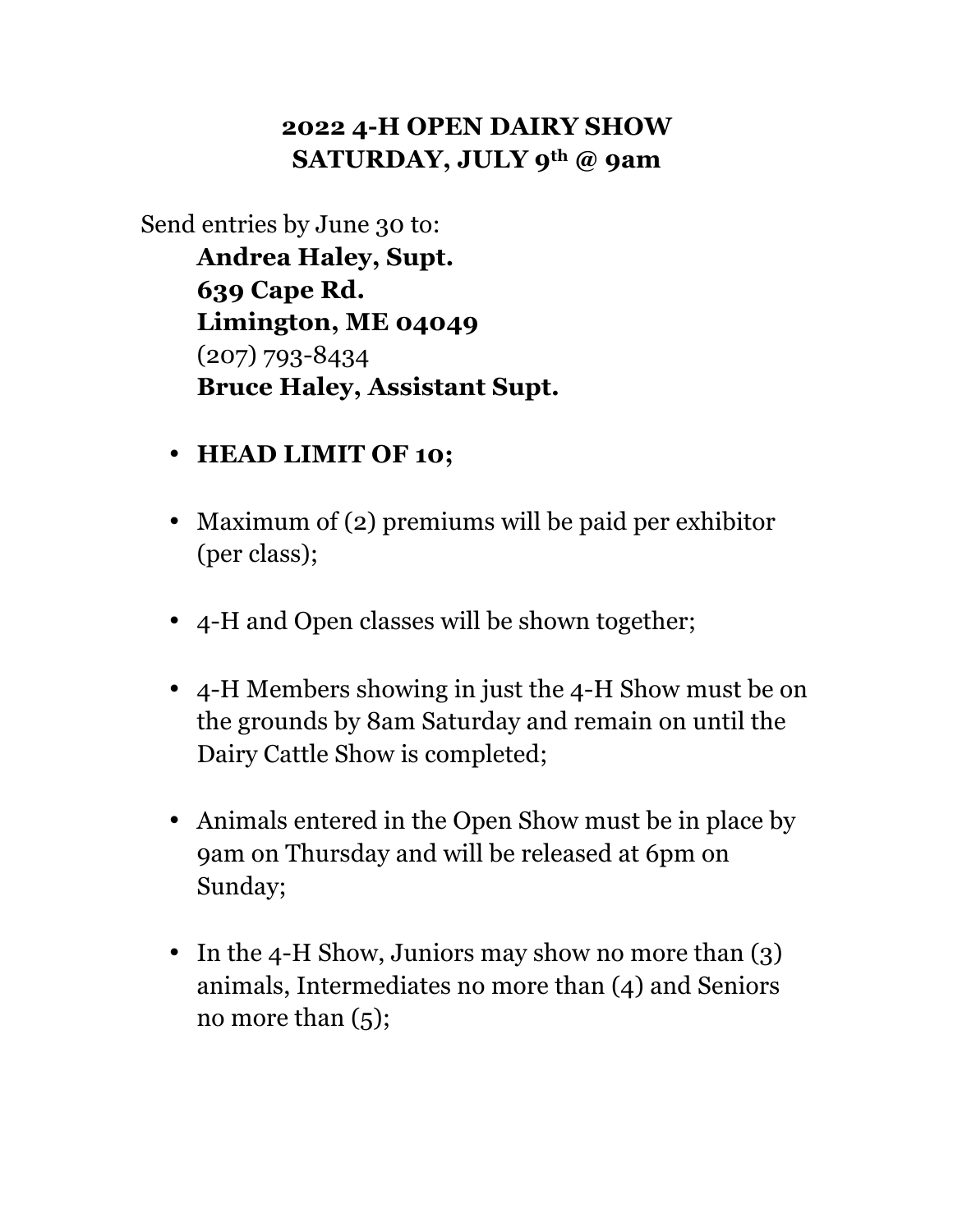- 4-H Entrants must have approval papers by the County Extension Educator;
- 4-H Exhibitors must show appropriate Fitting and Showmanship class to be eligible for any and all premiums.

#### **BREEDS:**

- 1) Ayrshire
- 2) Brown Swiss
- 3) Guernsey
- 4) Holstein
- 5) Jersey
- 6) Milking Shorthorn

# **CLASSES**

- 1) **4-H Senior Fitting and Showmanship** (14-18) as of January of current year;
- 2) **4-H Intermediate Fitting and Showmanship** (12-13) as of January of current year;
- 3) **4-H Junior Fitting and Showmanship** (9-11) as of January of current year;
- 4) **4-H Novice Fitting and Showmanship** (9-18) as of January of current year;
- 5) **Spring Heifer Calf** born March 1 April 30 of current year;
- 6) **Winter Heifer Calf** born December 1 of previous year to February 28 of current year;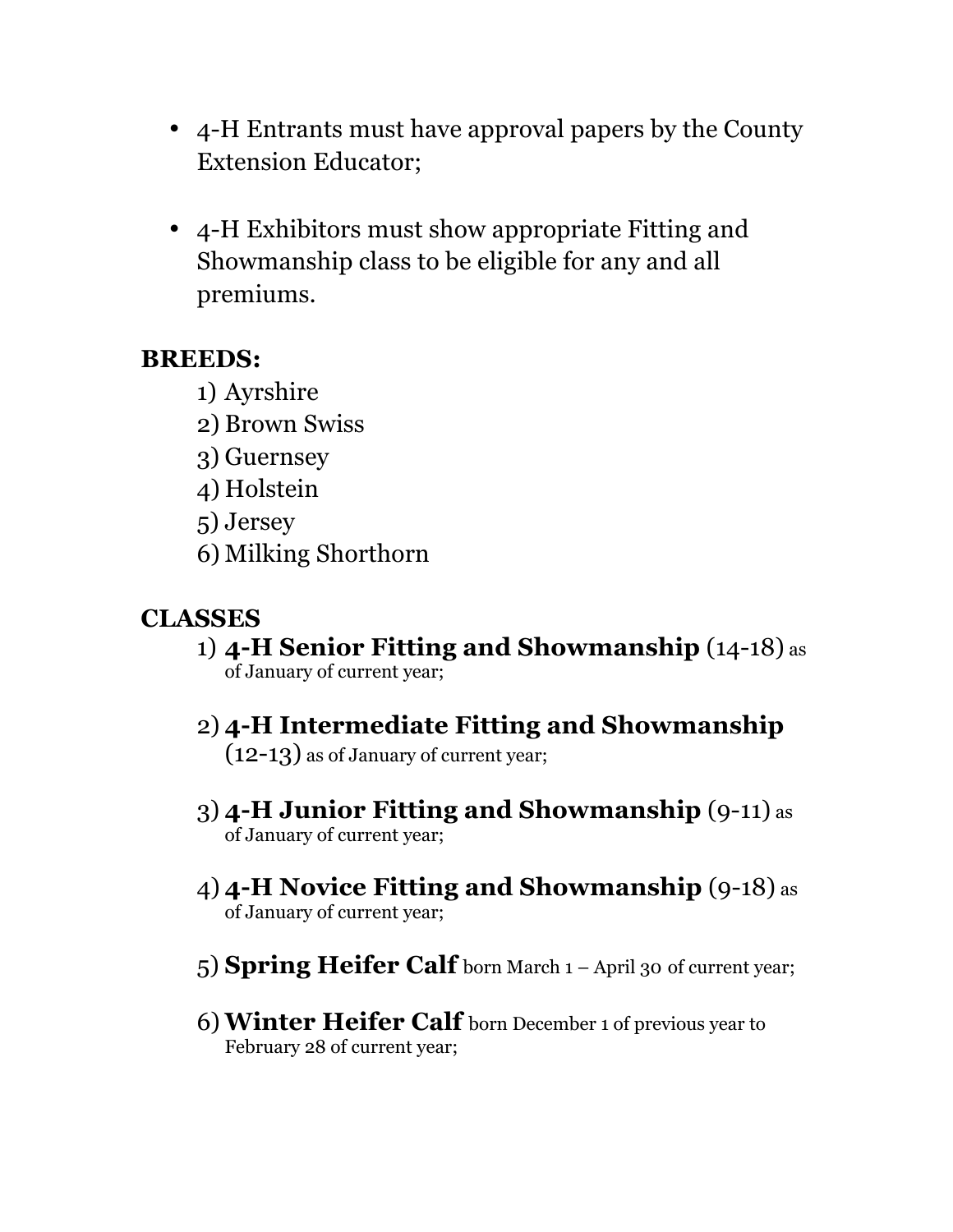- **7)Fall Heifer Calf** born September 1 to November 30 of previous year;
- **8) Summer Yearling** born June 1 to August 31 of previous year;
- **9) Spring Yearling** born March 1 to May 31 of previous year;
- **10) Winter Yearling** born December 1 of two years prior to February 28 of last year;
- **11) Fall Heifer Yearling** born September 1 to November 30 two years prior;
- **12) Junior Champion Classes** from 5-11
- **13) 2-Year Old Cows** born September 1 of two years prior to August 31 of three years prior;
- **14) 3 & 4-Year Old Cows** born September 1 five years prior to August 31 of three years prior;
- **15) Aged Cows** born before September 1 of five years prior;
- **16) Senior Champion from classes 13, 14 & 15;**
- **17) Grand Champion – Rosette**
- **18) Best Three Females** Owned by one exhibitor;
- **19) Produce of Dam –** Two animals, any age from (1) cow.